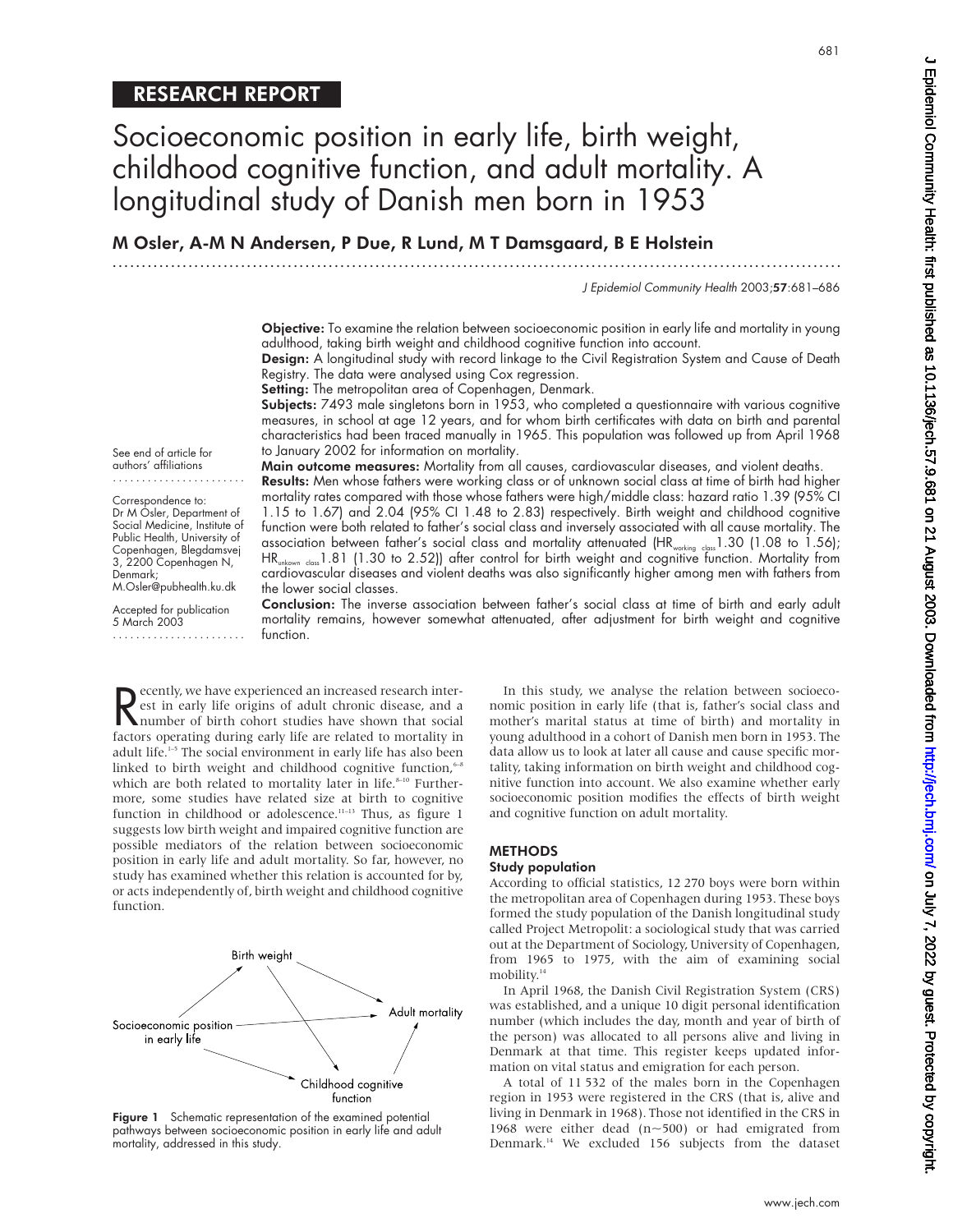Table 1 Characteristics of 7319 male singletons in the cohort. Percentage with birth weight below 2500 g, percentage in the lowest quartile of cognitive tests, and crude risk of all cause mortality between age 15–49 years (95% confidence intervals) according to characteristics

|                                          | N(%)        | Birth weight below Lowest IQ test<br>$2500$ g $\sqrt[6]{6}$ | quartile (%) | Lowest creativity<br>test quartile (%) | Crude hazard ratio             |
|------------------------------------------|-------------|-------------------------------------------------------------|--------------|----------------------------------------|--------------------------------|
| Socioeconomic position in early life     |             |                                                             |              |                                        |                                |
| Father's social class at time of birth   |             |                                                             |              |                                        |                                |
| High/middle class                        | 3331 (45.5) | 3.0                                                         | 17.9         | 22.9                                   | $1.00$ (ref)                   |
| Working class                            | 3543 (48.4) | $4.1*$                                                      | $33.1*$      | $34.5*$                                | 1.41 $(1.17 \text{ to } 1.69)$ |
| Unknown                                  | 445 (6.0)   | $5.8*$                                                      | $36.9*$      | $32.9*$                                | 2.00 (1.46 to 2.74)            |
| Mother's marital status at time of birth |             |                                                             |              |                                        |                                |
| Married                                  | 6821 (93.3) | 3.5                                                         | 25.4         | 28.6                                   | $1.00$ (ref)                   |
| Unmarried                                | 481 (6.7)   | $6.5*$                                                      | $39.3*$      | $33.8*$                                | 1.56 (1.17 to 2.07)            |
| Unknown                                  | 7(0.0)      |                                                             |              |                                        |                                |
| Birth weight                             |             |                                                             |              |                                        |                                |
| $-2499$ g                                | 269(3.7)    |                                                             | $33.8*$      | $40.1*$                                | 1.69 $(1.14 \text{ to } 2.51)$ |
| 2500-3499 g                              | 3644 (49.8) |                                                             | 26.6         | 28.4                                   | 1.23 (1.03 to 1.47)            |
| $3500 g+$                                | 3402 (46.5) |                                                             | 25.4         | 28.9                                   | $1.00$ (ref)                   |
| Unknown                                  | 4(0.0)      |                                                             |              |                                        |                                |
| Cognitive function at age 12 years       |             |                                                             |              |                                        |                                |
| Härnquist IQ test                        |             |                                                             |              |                                        |                                |
| Lowest quartile                          | 1924 (26.3) | $4.7*$                                                      |              | $54.7*$                                | 1.71 (1.34 to 2.19)            |
| Second quartile                          | 1840 (25.1) | $4.6*$                                                      |              | $32.4*$                                | 1.30 (1.00 to 1.69)            |
| Third quartile                           | 1784 (24.4) | $3.3*$                                                      |              | $17.8*$                                | 1.12 (0.83 to 1.47)            |
| Highest quartile                         | 1771 (24.2) | 1.9                                                         |              | 9.0                                    | $1.00$ (ref)                   |
| Creativity test                          |             |                                                             |              |                                        |                                |
| Lowest quartile                          | 2126 (29.1) | $5.1*$                                                      | $49.5*$      |                                        | 1.48 $(1.16 \text{ to } 1.82)$ |
| Second quartile                          | 1755 (24.0) | $3.8*$                                                      | $27.8*$      |                                        | 1.27 (0.98 to 1.65)            |
| Third quartile                           | 1618(22.1)  | $3.2*$                                                      | $17.6*$      |                                        | 1.23 (0.95 to 1.61)            |
| Highest quartile                         | 1820 (24.9) | 2.3                                                         | 5.5          |                                        | $1.00$ (ref)                   |

\*p<0.05, test of β coefficients from logistic regression. Unmarked category reference. Similar differences were found for mean vaules tested in linear regression.

because they had requested that the CRS not disclose any information for research purposes. The remaining 11 376 persons constituted the Metropolit2000 Cohort which is the study population in this study.

#### Data sources and variables

In Denmark, data from all births are thoroughly entered into registers and birth certificates. When Project Metropolit was established in 1965, all available information from such certificates and registers was collected manually for the entire original study population.<sup>14</sup> Information on date and place of birth, singleton or multiple birth, birth weight and length, father's occupation, and mother's age and marital status at time of delivery was included.

In 1965, the members of this cohort were given a questionnaire by their teachers in the classroom. The survey included an IQ test developed by Kell Härnquist, translated from Swedish,<sup>15</sup> and a test of creativity (the Remote Associates test), developed by Sarnoff A Mednick.<sup>16</sup> A number of boys, corresponding to 7877 (68.3%) of the Metropolit2000 cohort, participated in the school survey. The main reasons for nonparticipation in the survey were reported as general nonparticipation in school or class, individual absence from school on the day of data collection, and severe handicap or enrolment in special schools.<sup>14</sup> Non-participants had the same mean birth weight than participants (3390 g), were more often born to single mothers (11.1% compared with 6.5%), and had a higher proportion of fathers with unknown occupation (15.1% compared with 8.7%).

In January 2002, the Metropolit2000 cohort was followed up for information on vital status in the CRS. If the person was not alive, or was living outside Denmark, information on date of death/emigration/disappearance was gathered. We identified causes of death for the period of April 1968 to December 1998 by record linkage to the Cause of Death Registry at the National Institute of Public Health. A total of 152 boys (1.9%) born as twins or triplets and 232 boys (3.0%) with missing birth data were excluded, leaving 7493 cohort members for the analyses.

From birth records, we used information on birth weight and the two available indicators of socioeconomic position in early life: father's social class and mother's marital status at the time of delivery. *Father's social class* was classified according to the father's position in the occupational structure of the society. Subjects were assigned, on the basis of father's occupation, into 23 strata: non-urban self employed (4 strata); urban self employed (6 strata); white collar workers (5 strata); blue collar workers (5 strata); pensioners; students; and unknown. The preliminary data analyses showed that the estimates for self employed and white collar workers were very close, and they were consequently combined, leaving three categories: high/middle class, which included self employed and salaried employed; working class, which included skilled and unskilled workers; unknown, which also included the small groups of pensioners  $(n=1)$ ; and students  $(n=44)$ . When the analyses were stratified according to social class, we combined working class and unknown in one category, termed "low social class." *Marital status* of mothers was treated in two categories: married, and unmarried (that is, single, divorced, widowed). *Birth weight* was recorded in 100 gram groups and was analysed both as a continuous variable and in each of the five categories: <2500; 2500–2999; 3000–3499; 3500–3999; and  $\geq 4000$  g. The initial data analyses showed that the estimates were nearly the same for the second and third and for the two largest categories, and, consequently, they were combined.

From the school questionnaire, we used the information on IQ and creative potential. The *IQ test* consisted of spatial, arithmetic and verbal sub-tests. In the spatial test, students were asked to choose one out of four alternative three dimensional figures, corresponding to a flat, two dimensional template. In the arithmetic test, students were to determine the logical sequences for a series of six numbers. In the verbal test, students were to identify, out of four alternatives, the antonym of a given word. Each sub-test included 40 problems, with a correct answer counting for one point, resulting in a range of 0–40 points. The overall test ranged from 0 to 120 points, with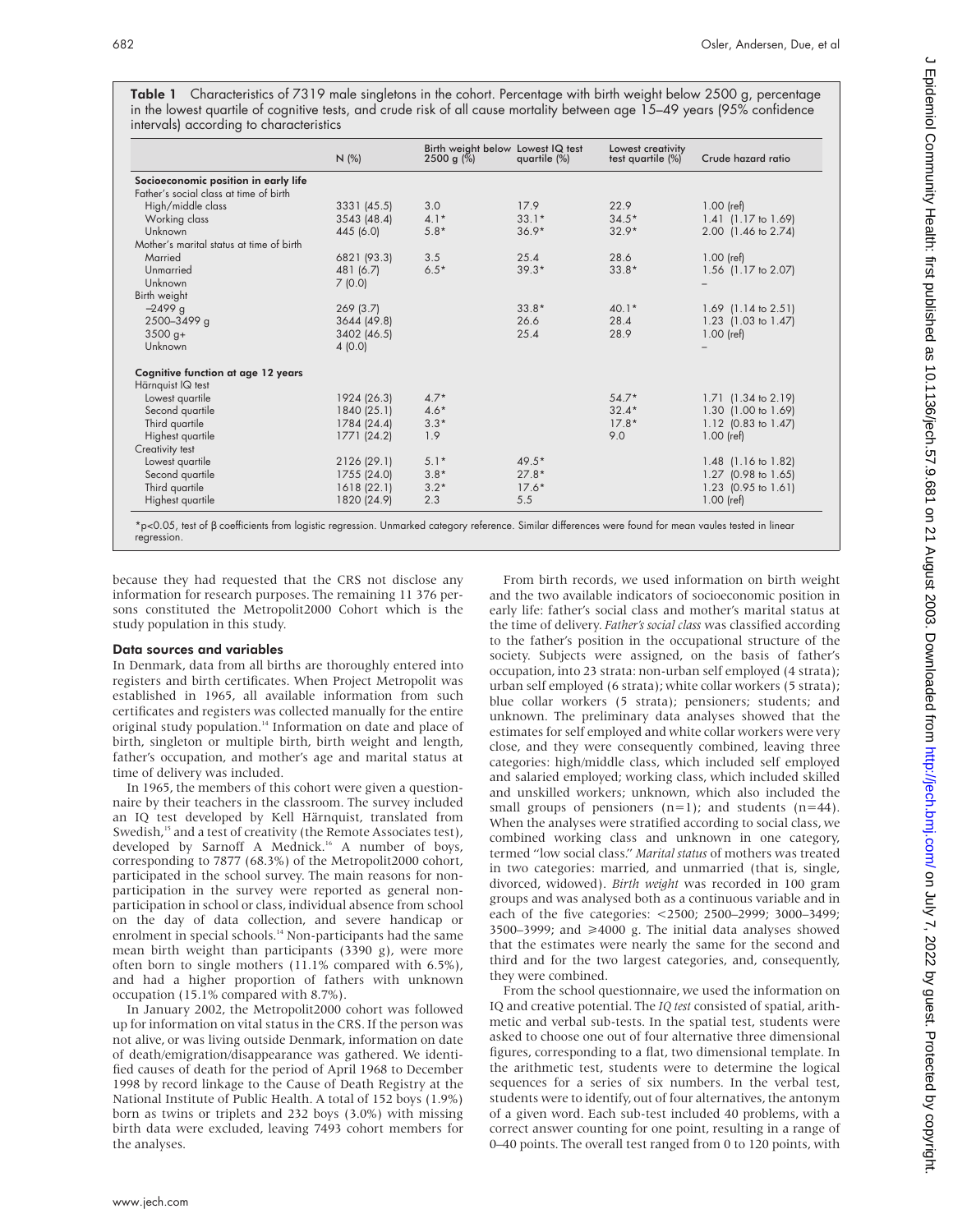Table 2 Hazard ratios for all cause mortality between ages 15 and 49 (95% confidence intervals) in relation to paternal social position, adjusted for birth weight and cognitive function for 7308 male singletons born in 1953

|                       |                                | Mortality risk ages 15 to 49   |                                |                                |                                |  |  |
|-----------------------|--------------------------------|--------------------------------|--------------------------------|--------------------------------|--------------------------------|--|--|
|                       | Model 1                        | Model 2                        | Model 3                        | Model 4                        | Model 5                        |  |  |
| Father's social class |                                |                                |                                |                                |                                |  |  |
| High/middle class     | $1.00$ (ref)                   | $1$ (ref)                      | $1.00$ (ref)                   | 1.00                           | $1.00$ (ref)                   |  |  |
| Working class         | $1.40$ $1.17$ to $1.63$        | 1.31 $(1.07 \text{ to } 1.57)$ | $1.32$ (1.12 to 1.62)          | 1.30 $(1.08 \text{ to } 1.57)$ | 1.30 (1.08 to 1.57)            |  |  |
| Unknown               | $1.94$ (1.42 to 2.66)          | $1.85$ (1.32 to 2.50)          | 1.98 $(1.42 \text{ to } 2.74)$ | 1.83 $(1.32 \text{ to } 2.51)$ | 1.81 (1.32 to 2.49)            |  |  |
| Birth weight          |                                |                                |                                |                                |                                |  |  |
| $-2400$ g             | 1.60 (1.08 to 2.38)            |                                |                                |                                | 1.54 (1.04 to 2.29)            |  |  |
| 2500-3400 g           | 1.22 $(1.02 \text{ to } 1.45)$ |                                |                                |                                | 1.21 $(1.01 \text{ to } 1.44)$ |  |  |
| $3500 g+$             | $1.00$ (ref)                   |                                |                                |                                | $1.00$ (ref)                   |  |  |
| Härnquist IQ test     |                                |                                |                                |                                |                                |  |  |
| Lowest quartile       |                                | 1.55 (1.21 to 2.00)            |                                | 1.45 $(1.10 \text{ to } 1.93)$ | 1.53 (1.19 to 1.97)            |  |  |
| Second quartile       |                                | 1.22 (0.94 to 1.59)            |                                | 1.16 $(0.88 \text{ to } 1.54)$ | 1.20 (0.92 to 1.51)            |  |  |
| Third quartile        |                                | 1.08 (0.82 to 1.43)            |                                | 1.06 (0.80 to 1.39)            | $1.07$ (0.81 to 1.41)          |  |  |
| Higest quartile       |                                | $1.00$ (ref)                   |                                | $1.00$ (ref)                   | $1.00$ (ref)                   |  |  |
| Creativity test       |                                |                                |                                |                                |                                |  |  |
| Lowest quartile       |                                |                                | 1.40 (1.09 to 1.78)            | 1.17 (0.89 to 1.54)            |                                |  |  |
| Second quartile       |                                |                                | 1.22 (0.94 to 1.59)            | 1.10 $(0.83 \text{ to } 1.44)$ |                                |  |  |
| Third quartile        |                                |                                | 1.21 (0.93 to 1.58)            | 1.14 (0.86 to 1.49)            |                                |  |  |
| Higest quartile       |                                |                                | $1.00$ (ref)                   | $1.00$ (ref)                   |                                |  |  |

Besides paternal social class, model 1 includes birth weight; model 2 includes Härnquist IQ test; model 3 includes the Mednick Creativity test; model 4<br>includes both cognitive tests; and the final model 5 includes paternal

the highest value reflecting the best score. In the *creativity test*, students were to come up with a word that was associated somehow with three other rather different words. This test included 25 different word series, and each correct answer counted for 1 point, giving a scoring range of 0 to 25 points. Cause of death was based on official death certificates coded using the 7th Revision of the International Classification of Diseases for the years 1968–1969, the 8th Revision for 1970–1993, and the 10th Revision for 1994–1998. Cause of death was classified into the following selected end points: CVD (ICD7-codes 330–468; ICD8-codes 390–458; ICD10-codes I00-I52,I60-I99; ICD10-code K70); injuries and suicide (ICD7 codes 800–999; ICD8-codes 800–999; ICD10-codes V01-Y99); and other causes (all other codes).

#### Statistical methods

Associations between covariates were analysed using logistic and linear regression models. Associations between socioeconomic position in early life and mortality were analysed using Cox's proportional hazards regression models, with age as the underlying time scale, and age in 1968 as time of entry. Men who emigrated or changed identity were censored at the date of this event. The proportional hazards assumption was evaluated for all variables by comparing estimated ln(-ln) survivor curves over the different categories of the variables being investigated, compared with ln(analysis time)—the so called "log-log" plots—and by tests based on the generalisation of Grambsch and Therneau.<sup>17</sup> Statistical interaction between father's social class and other covariates was evaluated using a likelihood ratio test. Statistical analyses were performed using STATA version 7.

#### RESULTS

During follow up, 541 men had died, and 275 were censored due to emigration (n=264) and disappearance or change of identity (n=11). The 300 censored subjects did not differ from the remaining cohort with respect to mean birth weight (3400 g) or percentage unmarried mothers, but they had a higher mean IQ (72.2 points versus 67.6 points) and their fathers were more often high/middle class (56.2% versus 45.7%). A total of 174 men had missing information on one or both cognitive tests and were excluded from the analyses presented here.

The distribution of socioeconomic position in early life, birth weight, and results of the cognitive function tests at age 12 years for the cohort, is shown in table 1. The unadjusted relative death intensity ratios, according to these characteristics, are also shown. We found a higher risk of death from age 15–49 years in sons of unmarried mothers, and sons of fathers in the working class or of unknown social class. Sons of unmarried mothers and sons of fathers in the two lower social classes also had a higher prevalence of low birth weight, compared with those with married mothers, and of low cognitive performance, compared with those with fathers from high/ middle class. Birth weight and the two cognitive tests were inversely associated with mortality later in life, and the proportion of a low cognitive test score decreased with an increase in birth weight category.

The effect of mother's single status on mortality attenuated considerably in all models when father's social class was entered, and, therefore, marital status was not included in the multivariable analyses. The association between father's social class and mortality was slightly reduced after controlling for birth weight, while the inclusion of IQ in the model caused a larger reduction of the social class estimate (table 2, model 1 and 2). The IQ and creativity tests were correlated (*r*=0.53); and when both variables were present in the model, the effect of the creativity test became insignificant (model 4). This was also seen in all other models, and, consequently, we excluded the creativity test from the final models. The inclusion of birth weight in the model with IQ did not affect the estimates for father's social class or IQ, while the effect of birth weight was attenuated. However, social class, birth weight, and IQ remained significantly associated with mortality in the final model (table 2, model 5).

The hazard ratio for birth weight below 2500 g seemed to be higher for the low social class (HR 1.69 (1.07 to 2.64)) than for the high social class (HR 1.07 (0.46 to 2.45)). The second estimate, however, was only based on 15 deaths, and the risk estimates for the intermediate birth weight category showed the opposite tendency. Thus, the test for statistical interaction between father's social class and birth weight was not significant  $(p=0.15)$ . Visual inspection of mortality rates for each category of birth weight and IQ in the different social strata did not indicate any additive modifications of effects.

Although log-log plots and tests of zero slope gave no indication of violation of the proportional hazard assumption, the relations seemed to differ slightly, when the analyses were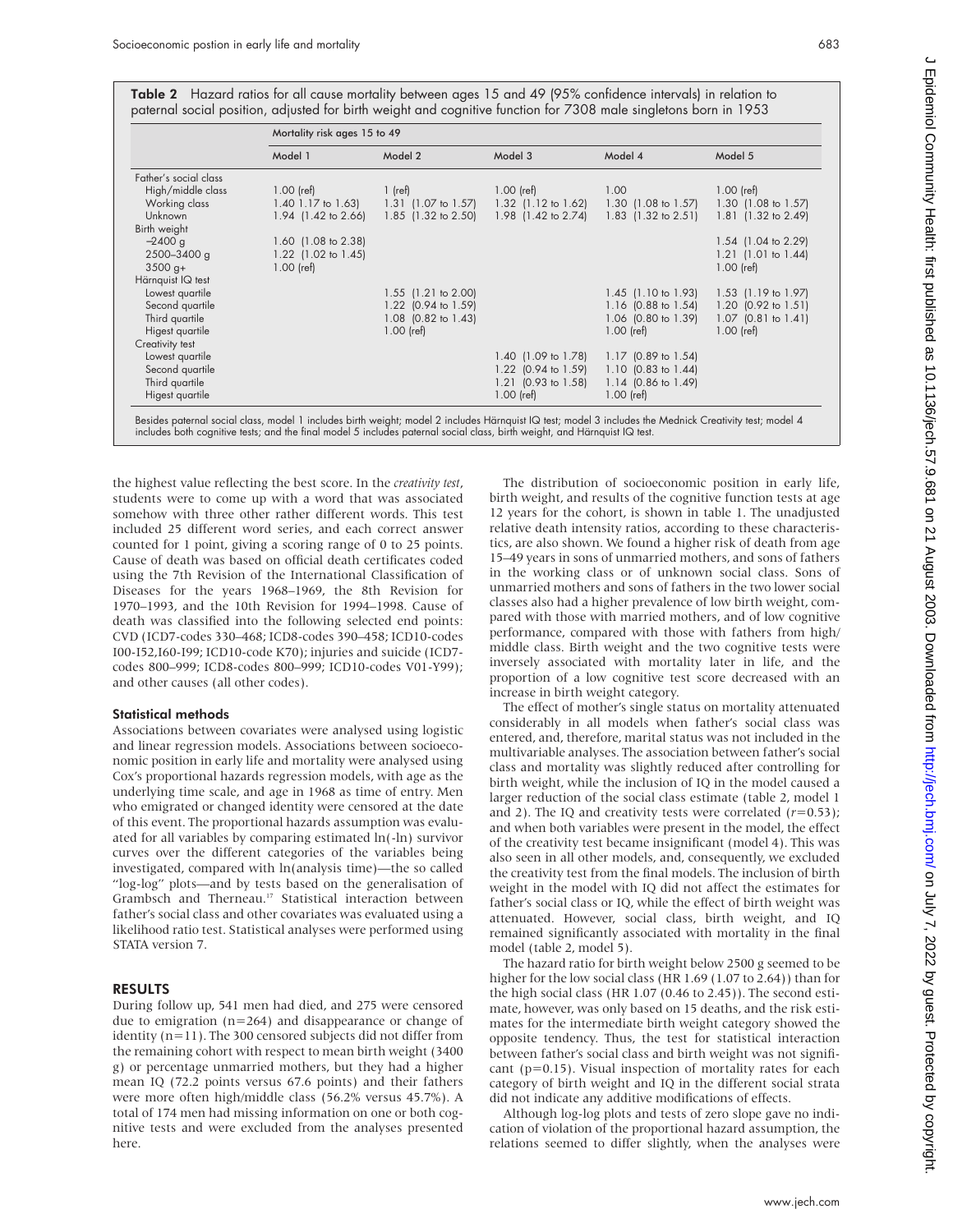Table 3 Hazard ratios for all cause mortality in young adulthood and early middle age (95% confidence intervals) in relation to paternal social class, adjusted for birth weight and childhood IQ, for 7308 male singletons born in 1953

|                                   | Mortality risk in age groups                        |                     |  |  |
|-----------------------------------|-----------------------------------------------------|---------------------|--|--|
|                                   | Age $15-34$ years (n=212) Age $35-49$ years (n=310) |                     |  |  |
| Father's social class at birth    |                                                     |                     |  |  |
| High/middle class                 | $1.00$ (ref)                                        | $1.00$ (ref)        |  |  |
| Working class                     | 1.32 (0.97 to 1.82)                                 | 1.30 (1.02 to 1.65) |  |  |
| Unknown                           | 1.96 (1.19 to 3.23)                                 | 1.72 (1.14 to 2.50) |  |  |
| Birth weight                      |                                                     |                     |  |  |
| $-2400$ g                         | 1.10 $(0.53 \text{ to } 2.27)$                      | 1.87 (1.17 to 3.06) |  |  |
| 2500-3400 g                       | 1.09 (0.84 to 1.78)                                 | 1.27 (1.01 to 1.60) |  |  |
| $3500$ g+                         | $1.00$ (ref)                                        | $1.00$ (ref)        |  |  |
| Härnquist IQ test at age 12 years |                                                     |                     |  |  |
| Lowest quartile                   | 1.29 (0.86 to 1.92)                                 | 1.71 (1.23 to 2.37) |  |  |
| Second quartile                   | 1.26 (0.84 to 1.88)                                 | 1.17 (0.81 to 1.65) |  |  |
| Third quartile                    | 1.02 (0.67 to 1.55)                                 | 1.11 (0.77 to 1.59) |  |  |
| Higest quartile                   | $1.00$ (ref)                                        | $1.00$ (ref)        |  |  |

subdivided into early (age 15–34 years) and later (age 35–49 years) deaths (table 3). Father's social class was associated with mortality before and after age 35 years, while the inverse relations with birth weight and IQ remained persuasive for the later deaths. The adjusted associations between covariates and mortality from specific causes are given in table 4. Father's social class was significantly associated with deaths from CVD, violent, and other causes, before and after adjustment. When birth weight or IQ were controlled for, however, the effects were attenuated.

As a sensitivity analysis, all the reported analyses were repeated for all 7493 men, with cognitive test scores, in tertiles and including an additional category for those with missing data. This approach gave essentially the same results as those based on the subjects with complete information on all variables reported above.

# **DISCUSSION**

In this cohort of Danish men born in 1953, we found a clear relation between adverse socioeconomic position in early life and increased mortality in young adulthood. Low birth weight and low childhood IQ were both associated with social disadvantage and increased adult mortality. Adjustment for birth weight and IQ somewhat decreased the hazard ratios for the indicator of childhood socioeconomic position (father's social class at time of birth), but the estimates for all three variables remained significant. Analyses of cause specific mortality revealed consistent, positive associations with father's social class.

One of the strengths of our study is follow up for mortality, which covered all cohort members. Losses to follow up, therefore, did not seem to result in a serious bias. Non-participants, however, included more boys from lower social classes, and, as special schools were not included in the school survey, it is most likely that this group also represents more boys with impaired mental skills. Thus, our conclusions might not apply to these disadvantaged groups. It should also be noted, in this context, that women were not present in the dataset. The information on social circumstances in early life was collected from birth registers of high quality, rather than relying on recall from the offspring in childhood or middle age. This might minimise subjective and biased classification of exposure status. Furthermore, cognitive function was assessed using two different measures in late childhood, at an age when test scores are assumed to be stable.<sup>18</sup> On the other hand, we must admit that it could also be a study limitation to rely on data collected in another era; the current usefulness of measures of IQ and socioeconomic position in 1953 may fairly be questioned. In addition, we only had information on a few of the many other factors, such as adult socioeconomic position and behaviour, which might also confound and/or mediate the relation between socioeconomic position in early life and later mortality. However, looking at health in the long term by use of existing cohorts, while increasing the understanding of early life origins of adult chronic disease, will always have this problem. A few other study limitations should be considered. We showed that creative potential had no independent effect besides what was obtained by the IQ test, which measured three different cognitive skills. A possible explanation is that

Table 4 Hazard ratios for death between ages 15 and 45\* (95% confidence intervals) from cardiovascular diseases, accidents/suicide, and other causes, in relation to father's social class, adjusted for birth weight and childhood IQ, for 7308 male singletons born in 1953

|                                   | Cardiovascular diseases<br>$(n=70)$ | Injuries and suicides $(n=162)$ | Death from other causes<br>$(n=215)$ |
|-----------------------------------|-------------------------------------|---------------------------------|--------------------------------------|
| Father's social class at birth    |                                     |                                 |                                      |
| High/middle class                 | $1.00$ (ref)                        | $1.00$ (ref)                    | $1.00$ (ref)                         |
| Working class                     | 1.54 (0.91 to 2.64)                 | 1.09 (0.78 to 1.53)             | 1.34 (0.93 to 1.83)                  |
| Unknown                           | 3.64 (1.75 to 7.53)                 | 1.94 (1.14 to 3.28)             | 1.82 (0.90 to 2.92)                  |
| Birth weight                      |                                     |                                 |                                      |
| $-2499$ g                         | 1.75 $(0.68 \text{ to } 4.52)$      | 1.87 (0.95 to 3.66)             | 2.06 (1.19 to 3.58)                  |
| 2500-3499 g                       | $0.96$ $(0.60 \text{ to } 1.56)$    | 1.33 (0.95 to 1.83)             | 1.24 $(0.94 \text{ to } 3.65)$       |
| $3500$ g+                         | $1.00$ (ref)                        | $1.00$ (ref)                    | $1.00$ (ref)                         |
| Härnquist IQ test score at age 12 |                                     |                                 |                                      |
| per quartile decrease             | 1.10 $(0.88 \text{ to } 1.35)$      | 1.16 $(1.01 \text{ to } 1.35)$  | $1.17$ (1.04 to 1.33)                |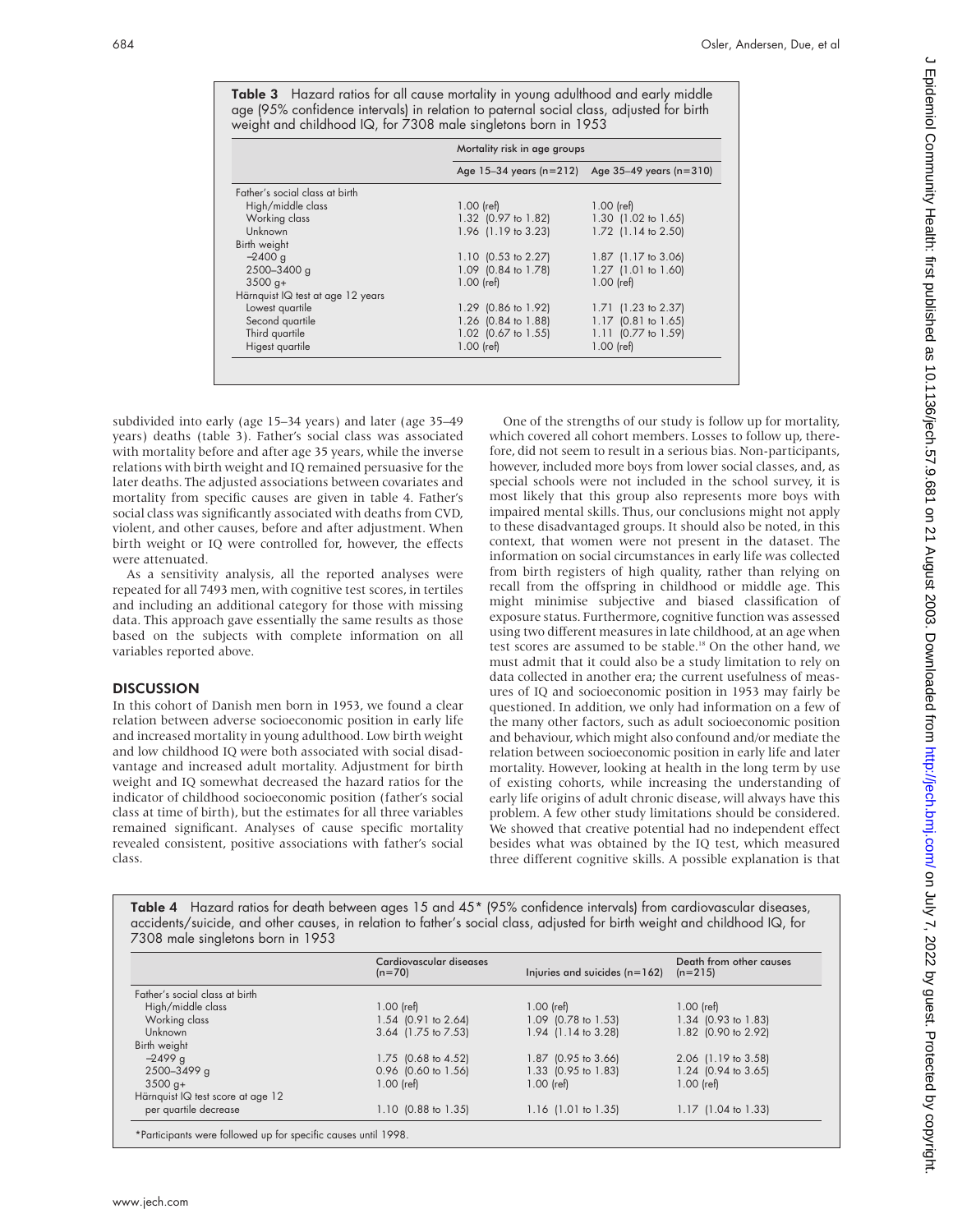the tests were correlated, and, given the sample size of our study, the independent effects of both variables could not be supported. It should also be noted questions have been raised as to what IQ tests actually measure.<sup>19</sup> Furthermore, the small number of cause specific deaths reduce statistical power and allow no firm conclusions to be drawn from these data.

These analyses only included a single measure of socioeconomic position in early life. We had information on participants' occupation at age 20 years, but these data were incomplete and consequently not used in this study. On the other hand, the association between social position in early life and adult mortality has been shown in a variety of studies, even after taking account of socioeconomic circumstances in adulthood.<sup>1-3 20</sup> A recent study from a cohort born in 1946, in the UK, demonstrated that mortality between ages 26 and 54 was strongly influenced by social circumstances in childhood as well as in early adulthood. A trivial effect of entering adult social indicators into models of childhood social position upon mortality indicated that these influences operate through different pathways, and that childhood social position is not simply a proxy for adult living conditions.<sup>3</sup> We have no reasons to believe that the findings from the 1946 cohort should not apply for the Danish cohort, which in many respects is comparable with the UK cohort.

In this study, inclusion of birth weight and childhood IQ in the model reduced the risk estimates for father's social class, indicating that these two variables mediate some of the effect. We also found the expected positive association between birth weight and IQ, and, in addition, our study showed that the effect of birth weight on mortality was attenuated when IQ was entered into the model. The latter finding suggests that cognitive function might be one of the pathways through which birth weight exerts its effect on mortality in adulthood. Thus, our study seems to support the postulated model (fig 1). We compared a Cox model that contained the intermediate variables to one that did not. This approach could be used to assess how much of the association between socioeconomic position and mortality could be accounted for by birth weight and IQ. We must admit, however, that such a measure depends on the chosen cut off points and reference category used, and there is no way to judge its precision. $21$  It is also advisable to use more complex models, such as structural equation models, to quantify the direct and indirect causal pathways postulated in a given lifecourse model.<sup>4 21</sup> In the follow up study of children born in Aberdeen, Scotland,<sup>8</sup> structural equation modelling was used to test direct effects of IQ at age 11, and of father's occupation at age at death. The most fitting model interpreted IQ as a mediating factor between father's occupation and age at death, while the models that assumed a direct effect of the social factor on age at death were not acceptable. It should be noted, however, that the Scottish analysis was restricted to those who died during follow up. The reason may be that the empirical model that treats social position in early life as a direct and mediating variable (through IQ) cannot easily be implemented in the Cox model.

Similar to the findings from a Finnish cohort study of 4630 men,<sup>7</sup> our data suggested that the relation between birth weight and adult health is particularly strong in the lower social classes. This result indicates that social influences that alter growth also may change the risk of disease in adult life, and this supports a critical period model with modification of later effects.

CVD mortality was inversely related to father's social class. The same was true of violent deaths, although to a smaller extent. Clear effects of childhood socioeconomic position have also been seen for CVD in a number of previous studies.<sup>3 20</sup> This seems to support the postulated mechanisms related to accumulation of socially patterned risk factors for CVD. A number of non-exclusive explanations, however, exist for the association of socioeconomic position in early life with adult mortality. Birth weight and IQ may reflect genetic factors for

#### Key points

- Men with adverse socioeconomic position in early life have higher rates of mortality in young adulthood, even after control for birth weight and childhood cognitive function.
- Low birth weight and low IQ are both related to adverse socioeconomic position in early life, and to increased mortality in young adulthood. This suggests a cumulative influence of socially patterned exposures across childhood, on mortality.
- The relation between birth weight and adult health seems to be particularly strong in those with adverse socieconomic position in early life.

#### Policy implications

- The mechanisms mediating the association between childhood socioeconomic position and health later in life have scarcely been investigated, but this knowledge is important for the prevention of such inequities. Birth weight and childhood cognitive function seem to be modifiable links.
- This points up the importance of prevention strategies to improve the health of socioeconomically disadvantaged families, even before they have children.

early mortality, but could also be considered as proxy measures of a number of different environmental and behavioural factors that tend to cluster in families—primarily for social reasons—and this would influence the health of the members of these families.<sup>5</sup> The relation between birth weight and childhood IQ could also support the hypothesis of a biological pathway, which suggests that malnutrition in early life affects the development of the brain and later cognitive function. IQ has also been related to final qualifications and adult behaviour, such as smoking, thus supporting the notion that this psychometric characteristic may influence health.<sup>8</sup> The potential health effects of socioenvironmental exposures over a lifetime have been described in different lifecourse models.<sup>45</sup> The sensitive period model states that the environment in early life influences later susceptibility to disease, while the cumulative effect model suggests an added influence of the number and/or duration of health damaging exposures, across the lifecourse, on disease risk. Low birth weight and low IQ were most prevalent in sons of fathers in the lower social classes and each exposure exerted an independent effect on mortality. The risk increased with the number of unhealthy exposures, and, consequently, our study seems to demonstrate a cumulative influence of socially patterned exposures, across the lifecourse, on mortality risk.<sup>45</sup> Adjustment for the social class difference in birth weight and IQ, however, only explained a part of the observed social variation in mortality. This finding suggests that a sensitive period model also plays a part, although it should be noted that we only addressed a subset of the health related factors linked to socioeconomic position in early life.

In conclusion, this study provides support for the existence of a relation between socioeconomic position in early life and adult mortality in men, which cannot be fully accounted for by birth weight or childhood cognitive function.

#### ACKNOWLEDGEMENTS

We thank all those who initiated and/or continued the study from 1965 to 1983—K Svalastoga, E Høgh, P Wolf, T Rishøj, G Strande-Sørensen, E Manniche, B Holten, I A Weibull, and A Ortmann—for their thorough work on the project. Thanks to Knud Juel for providing data on causes of death.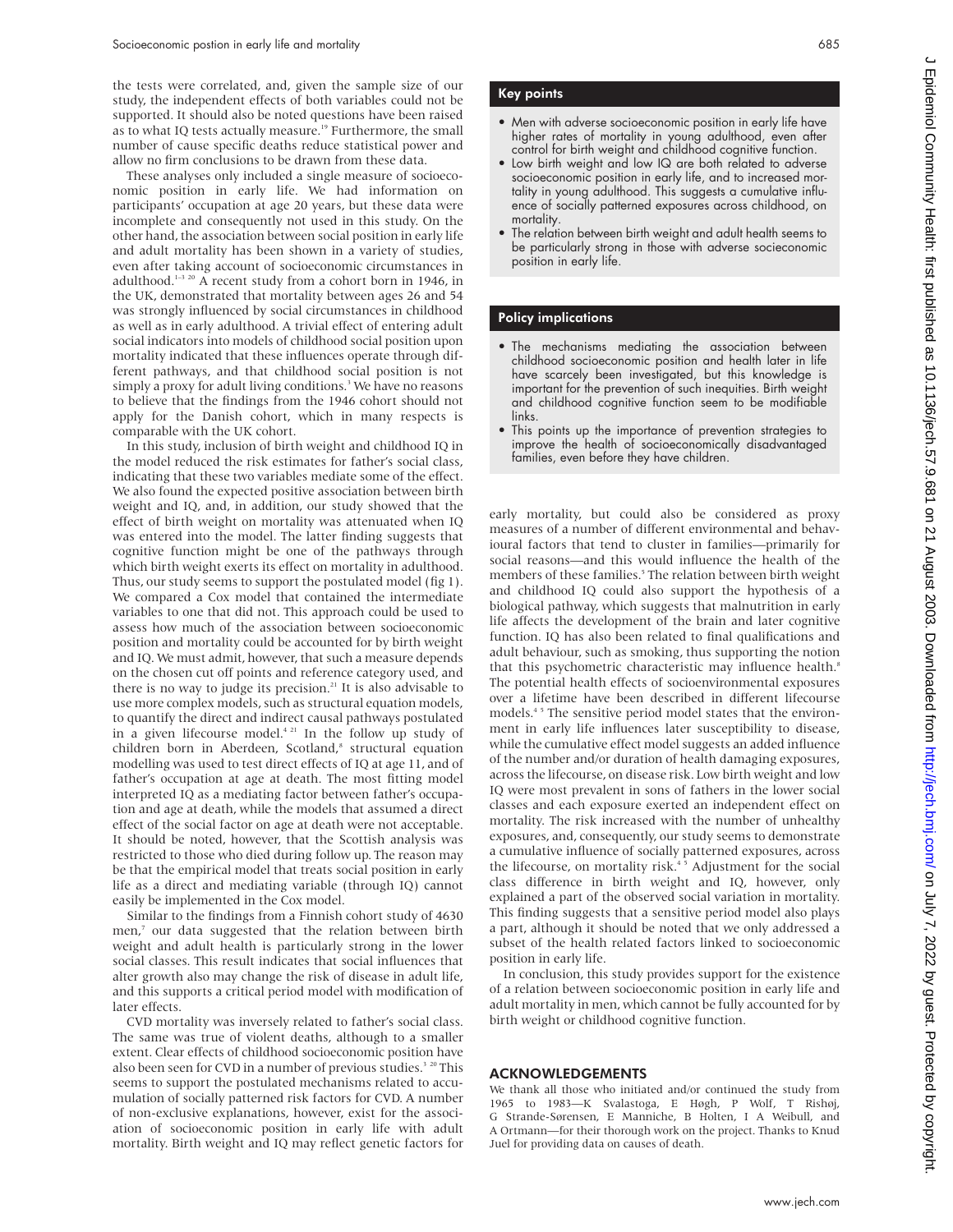#### 686 Osler, Andersen, Due, et al

#### .....................

## Authors' affiliations

M Osler, A-M N Andersen, P Due, R Lund, M T Damsgaard, B E Holstein, Department of Social Medicine, Institute of Public Health, University of Copenhagen, Copenhagen, Denmark

Funding: Danish Heart Association.

Conflicts of interest: none declared.

#### REFERENCES

- 1 Davey Smith G, Gunnel D, Ben-Shlomo Y. Life-course approaches to socio-economic differentials in cause-specific adult mortality. In: Len D, Walt G, eds. Poverty, inequality and health. An international perspective. Oxford: Oxford University Press, 2000:88–124.
- 2 Kuh D, Hardy R, Langenberg C, et al. Mortality in adults aged 26–54 years related to socioeconomic conditions in childhood and adulthood: postwar birth cohort study. BMJ 2002;325:1076–80.
- 3 Frankel S, Davey Smith G, Gunnell D. Childhood socioecnomic position and adult cardiovascular mortality: the Boyd Orr Cohort. Am J Epidemiol 1999;150:1081–4.
- 4 Ben-Shlomo Y, Kuh D. A life course approach to chronic disease epidemiology: conceptual models, emperical challenges and interdiciplinary perspectives. Int J Epidemiol 2002;31:285–93. 5 Hertzman C. The biological embedding of early experience and its
- effect on health in adulthood. Ann NY Acad Sci 1995;896:85-95.
- 6 Bartley M, Power C, Blane D, et al. Birth weight and later socioeconomic disadvantage: evidence trom the 1958 British cohort<br>study. *BM*J 1994;**309**:1475–9.
- 7 Barker DJP, Forsen T, Uutela A, et al. Size at birth and resilience to effects of poor living conditions in adult life: longitudinal study. BMJ 2001;323:1273–5.
- 8 Whalley LJ, Deary IJ. Longitudinal cohort study of childhood IQ and survival up to age 76. BMJ 2001;322:1–5.
- 9 Barker DIP. Mothers babies and disease later in life. London: BMJ Publishing Group, 1994.
- 10 Leon DA, Lithell HO, Vågerö D, et al. Reduced fetal growth rate and increased risk of death from ischemic heart disease: cohort study of 15,000 Swedish men and women 1915-29. BMJ 1998;317:241-5.
- 11 Richards M, Hardy R, Kuh D, et al. Birth weight and cognitive function in the British 1946 birth cohort: longitudinal population study. BMJ 2001;322:199–203.
- 12 Sørensen HT, Sabroe S, Olsen J, et al. Birth weight and cognitive function in young adult life: historical cohort study. BMJ 1997;315:401–3.
- 13 Jefferis BJMH, Power C, Hertzman C. Birth weight, childhood socioeconomic environment, and cognitive development in the 1958 British birth cohort study. BMJ 2002;325:305-8.
- 14 Høgh E, Wolf P. Project Metropolitan: a longitudinal study of 12,270 boys from the Metropolitan Area of Copenhagen, Denmark, 1953–1977. In: Mednick SA, Baert AE, eds. Prospective longitudinal research. London: Oxford University Press, 1981.
- 15 Svensson A. Sociale och regionala faktorers samband med över- och underpresentation <sup>i</sup> skolearbetet. Pedagogiska institutionen. Göteborgs: Göteborgs Universitet, 1964.
- 16 Mednick SA.The association basis of the creative process. Psychol Rev 1962;69:202–32.
- 17 Grambsch PM, Therneau TM. Proportional hazard tests and diagnostics based on weighted residuals. Biometrika 1994;81:515–26.
- 18 Schuerger JM, Witt AC. The temporal stability of individually tested intelligence. J Clin Psychol 1989;45:294–302.
- 19 Sternberg RJ. The holy grail of intelligence. Science 2000;289:399-401.
- 20 Davey Smith G, Hart C, Blane D, et al. Lifetime socioeconomic position and mortality: prosepctive observational study. BMJ 1997;314:547–52.
- 21 **Ditlevsen S**, Christensen U, Lynch J, et al. The mediation proportion: a structural equation approach with an application to a common problem in social epidemiology. Research report 02/11. Copenhagen: University of Copenhagen, Department of Biostatistics, 2002.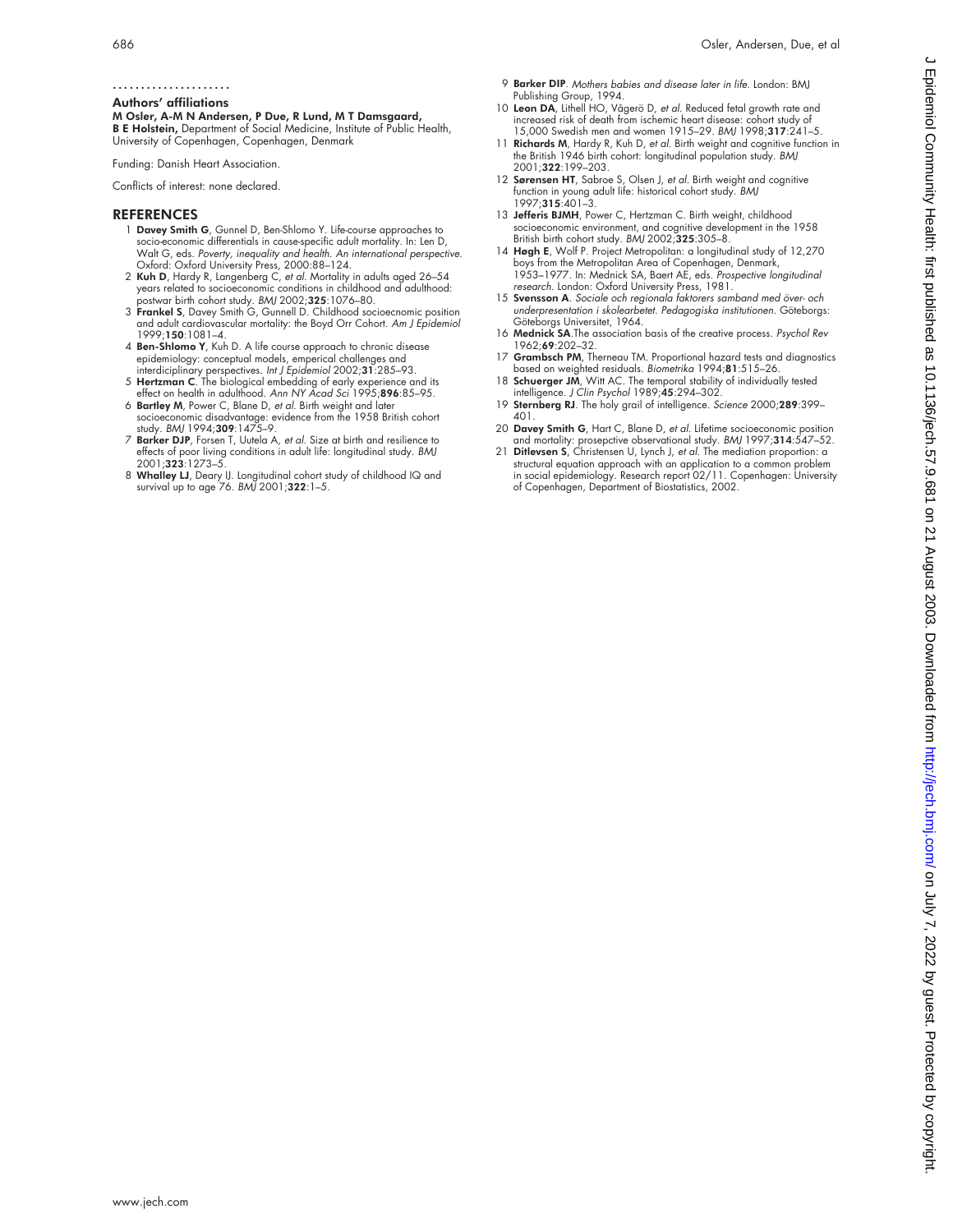# PostScript

# LETTER

If you have a burning desire to respond to a paper published in the JECH, why not make use of our ''rapid response'' option?

Log on to our website (www.jech.com), find the paper that interests you, and send your response via email by clicking on the ''eLetters'' option in the box at the top right hand corner.

Providing it isn't libellous or obscene, it will be posted within seven days. You can retrieve it by clicking on ''read eletters'' on our homepage.

The editors will decide as before whether to also publish it in a future paper issue.

#### Divorce and suicide risk

There is accumulating evidence that divorced and separated people have much higher suicide rates than their married counterparts. In a previous paper published in this journal, it was observed that divorced and separated men were nearly 2.4 times more likely to kill themselves than their married counterparts.<sup>1</sup> That study, however, failed to directly compare divorced men and women. While it informed us that divorced people are at higher risk of suicide than the married, it said nothing about the suicide risk of divorced men relative to divorced women. The purpose of this communication is to assess the magnitude of the differentials in suicide risk between the two groups, and explore possible reasons that might explain the disparities.

Data were obtained from the US National Longitudinal Mortality Study (NLMS), 1979– 1989,<sup>2</sup> and covariates used were taken from Kposowa.<sup>1</sup> The response variable was the risk of suicide, and analysis was restricted to divorced and separated non-Hispanic white men and women. Proportional hazards regression models were fitted to the data, and relevant results are in table 1.

Model 1 presents the age adjusted effects of sex on the risk of suicide. Divorced men were over eight times more likely to commit suicide than divorced women (RR = 8.36, 95% CI = 4.24 to16.38). After taking into account other factors that have been reported to contribute to suicide, divorced men still experienced much increased risks of suicide than divorced women. They were nearly 9.7 times more likely to kill themselves than comparable divorced women  $(RR = 9.68, 95%)$  $CI = 4.87$  to 19.22). Put another way, for every divorced woman that committed suicide, over nine divorced men killed themselves.

These results dramatise the terrible consequences of being a divorced man in America, and lead to the question: why are divorced men killing themselves? Some analysts argue that the research community has ignored a plausible explanation for the excess suicide risks experienced by divorced men. As Perrault<sup>3</sup> and Farrell<sup>4</sup> observe, while social, psychological, and even personal problems facing women are readily denounced, societal institutions tend to ignore or minimise male problems as evident in suicide statistics. For instance, in many jurisdictions in the US there seems to be an implicit assumption that the bond between a woman and her children is stronger than that between a man and his children.<sup>5</sup> As a consequence, in a divorce settlement, custody of children is more likely to be given to the wife. In the end, the father loses not only his marriage, but his children. The result may be anger at the court system especially in situations wherein the husband feels betrayed because it was the wife that initiated the divorce, or because the courts virtually gave away everything that was previously owned by the ex-husband or the now defunct household to the former wife. Events could spiral into resentment (toward the spouse and ''the system''), bitterness, anxiety, and depression, reduced self esteem, and a sense of ''life not worth living''. As depression and poor mental health are known markers of suicide risk, it may well be that one of the fundamental reasons for the observed association between divorce and suicide in men is the impact of post divorce (court sanctioned) ''arrangements''. Clearly this is an issue that needs further investigation.

#### A J Kposowa

Department of Sociology, University of California, 1214 Watkins Hall, 900 University Avenue, Riverside, CA 92521, USA; ajkposowa@att.net

# References

- 1 Kposowa AJ. Marital status and suicide in the National Longitudinal Mortality Study. *J Epidemio.*<br>Community Health 2000;**54**:254–61.
- 2 National Heart, Lung, and Blood Institute. National Longitudinal Mortality Study 1979– 1989 [Machine-readable public use data tape]. Bethesda, MD: National Institutes of Health, 1995.
- 3 Perrault C. And if we speak about men? Sante Ment Que 1990;15:134–44.
- 4 Farrell W. The myth of male power. New York: Simon and Schuster, 1993.
- 5 Furstenberg FF, Sherwood KE, Sullivan ML. Caring and paying: what fathers and mothers say about child support. New York: Manpower Demonstration Research, 1992.

|                                                                                                           |                 | Population | Model 1        |                    | Model 2   |                  |
|-----------------------------------------------------------------------------------------------------------|-----------------|------------|----------------|--------------------|-----------|------------------|
| Covariate                                                                                                 | <b>Suicides</b> | at risk    | <b>RR</b>      | 95% CI             | <b>RR</b> | 95% CI           |
| Sex                                                                                                       |                 |            |                |                    |           |                  |
| Women                                                                                                     | 10              | 16687      | 1.00           | (Reference)        | 1.00      | (Reference)      |
| Men                                                                                                       | 53              | 10917      | $8.33**$       | $4.24$ to<br>16.38 | $9.68**$  | 4.87 to 19.22    |
| Age (y)                                                                                                   |                 |            |                |                    |           |                  |
| $25 - 34$                                                                                                 | 20              | 8586       | 1.00           | (Reference)        | 1.00      | (Reference)      |
| $35 - 44$                                                                                                 | 17              | 6417       | 1.37           | 0.71 to 2.62       | 1.45      | 0.76 to 2.78     |
| $45 - 64$                                                                                                 | 21              | 8003       | 1.48           | 0.80 to 2.73       | 1.48      | 0.79 to 2.77     |
| $65+$                                                                                                     | 5               | 2322       | 1.50           | 0.56 to 3.99       | 1.24      | 0.44 to 3.47     |
| Education (y)                                                                                             |                 |            |                |                    |           |                  |
| <high school<="" td=""><td>16</td><td>7182</td><td></td><td></td><td>1.00</td><td>(Reference)</td></high> | 16              | 7182       |                |                    | 1.00      | (Reference)      |
| High school                                                                                               | 26              | 11387      |                |                    | 0.76      | 0.40 to 1.45     |
| Some college                                                                                              | 17              | 7135       |                |                    | 0.96      | $0.54$ to $1.81$ |
| Household                                                                                                 |                 |            |                |                    |           |                  |
| income                                                                                                    |                 |            |                |                    |           |                  |
| $$25000+$                                                                                                 | 9               | 3615       |                |                    | 1.00      | (Reference)      |
| Below \$10000                                                                                             | 28              | 10654      |                |                    | $2.31*$   | 1.05 to 5.09     |
| \$10000-<br>\$24999                                                                                       | 23              | 11886      |                |                    | 1.12      | 0.51 to 2.45     |
| Income<br>unknown                                                                                         | 3               | 1449       |                |                    | 1.21      | $0.32$ to $4.48$ |
| $-2$ Log L                                                                                                |                 |            | 1226.08        |                    |           | 1218.85          |
| <b>LRS</b>                                                                                                |                 |            | 57.04**        |                    |           | $64.27**$        |
| df                                                                                                        |                 |            | $\overline{4}$ |                    |           | 9                |
| Number of                                                                                                 |                 |            | 63             |                    |           | 63               |
| suicides                                                                                                  |                 |            |                |                    |           |                  |
| Number of                                                                                                 |                 |            | 27604          |                    |           | 27604            |
| cases                                                                                                     |                 |            |                |                    |           |                  |

\*Significant at p<0.05. \*\*Significant at p<0.01. LRS, likelihood ratio statistic; df, degrees of freedom; RR, relative risk; CI, confidence intervals.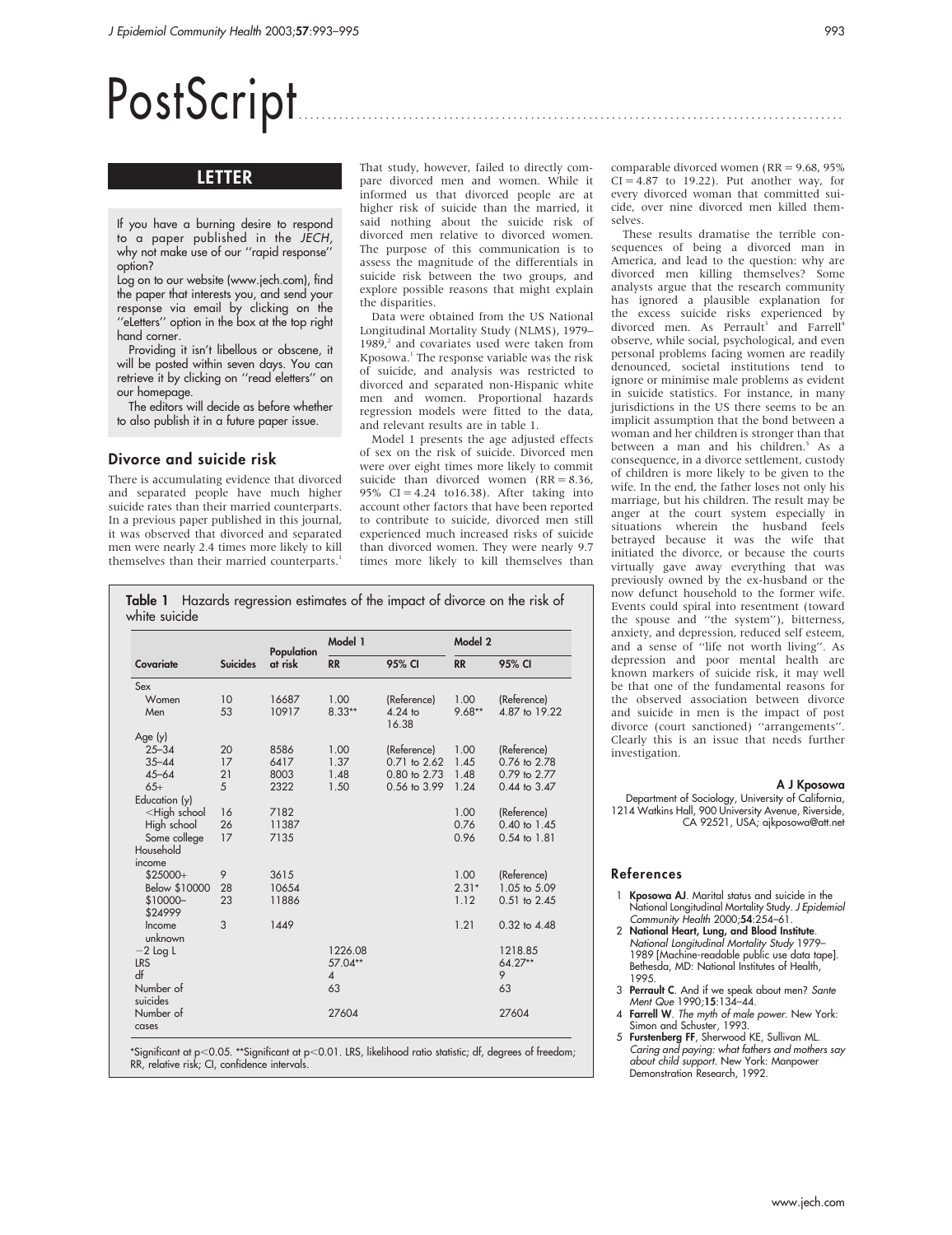# BOOK REVIEWS

## Ethical dimensions of health policy

#### Edited by M Danis, C Clancy, L R Churchill. (Pp 394; £37.50). Oxford University Press, 2002. ISBN 0-19-514070-2

The main aim of the book is to examine the connections between ethics and health policy. Experts from different disciplines and spheres have contributed. The book is structured in four parts. From an ethical deliberation on healthcare goals readers proceed through an intermediate chapter to political decision making. The final chapter deals with ethical controversies on the resource allocation, accountability, vulnerability, and ethics of the health services research.

The book focuses to a large extent on the US reality and provides an insight into the history of their healthcare reforms as well as the recent debate on a universal healthcare system based on social solidarity. European or other readers may learn from a very profound and sophisticated consideration of how ethical and political approaches may interfere. The pragmatic claim that the bioethical debate descends from academic heights and influences directly political decisions is illustrative. Readers face the debate on justice from a reverse side. Concepts that are taken for granted in Europe are being vindicated and legitimised (Rawls is repeatedly reflected). An outline of a future collective and organisational rather than personal accountability for health care is innovative (Cassel, McParland). The postmodern practice as delineated by Malone and Luft may be viewed as visionary although stimulating. New health services research agenda such as research of trust, privacy, internet practices has been suggested.

Several conclusions seem to be self evident, sometimes an effort to square the circle may be suspected. However, the focus on inherence of values in policy making, on negotiating culture and procedural aspects as crucial in setting and implementing healthcare goals makes the text instructive. A lesson of democracy in health care is the essence that readers breathe as the fresh air at each page. Even when not all authors share the same opinion the book is illuminated by an optimistic faith that connecting ethics and health policy is viable—a sustainable health policy necessitates a moral legitimacy and bioethics shall promote the social action.

#### E Køížová (Krizova)

#### World report on violence and health

E G Krug, L Dahlberg, J Mercy, A Zwi, R Lozano. (Pp 346 ; US\$27.00). Geneva: WHO Library Cataloguing-in-Publication Data, 2002. ISBN 92-4-154561-5

Violence was declared in Resolution WHA49.25 (1996) as a major and growing public health problem across the world. This is the first world report on violence and health aimed mainly to raise awareness about the issue of violence globally and to make the case that violence is preventable and that public health has a crucial part to play in tackling its causes and consequences.

The report has been structured in nine chapters, starting with a general one of violence as a global public health problem, followed by specific information about different types of interpersonal violence (youth violence, child abuse, violence against intimate partners, abuse of elderly people, and sexual abuse), self directed violence (suicide), and collective violence, and completed by nine recommendations for research and actions at local, national, and international levels. The report also includes a statistical annex with estimated mortality caused by each kind of violence and a list of internet resources.

It provides further information about the magnitude and impact of each type of violence reported; identifies risk factors like social, cultural, and economical stressors and determines as precipitant factors the presence of alcohol, drugs or weapons; it also gives an account of the types of intervention and policy responses that have been already used and summarises what is known about their effectiveness.

The most important strength of this report is the efforts implied to summarise what is known about this problem around the world. It is a useful document for those who are involved in research or prevention on violence. However, the lack of information to complete a global approach about the risk and protective factors, interventions, and evaluation of the effectiveness of policy responses is recognised.

This weakness has tried to be solved by the recommendations for action. However, most of them are not new and not practical enough for those who are dedicated to this issue.

On the one hand, the recommendations about how to create, implement, and monitor a national action plan for violence prevention, to increase capacity for collecting data on violence, to support research on the causes, consequences, costs, and prevention of violence and to promote primary prevention responses have been already well documented. In the same way, other official documents have already shown evidence about the importance of training for health and education professional, the coordination between public and private sectors, and the strengthening of the community base.

On the other hand, the recommendations related to the importance of producing information about the cost of violence for health services and the prevention in primary health are much too narrow to speak about a true public health approach on violence.

health perspective is lacking through the book. Although it provides useful information about each type of violence in each country, a comprehensive account of the resources needed to cope with violence from a public

For these reasons, this first world report on violence and health can be considered as a valuable starting point about research responses to an old social and public health problem.

#### C V Cases

#### Law in public health practice

R A Goodman, M A Rothstein, R E Hoffman, W López, G W Matthews. Oxford University Press, 2003. (Pp 462; price not stated). ISBN 0-19-514871-1

The aim of this book, written jointly by a variety of law and public health practice specialist authors—who represent the ranks of the legal and public health practitioners in the United States of America—is to clarify the principles of law as they bear on the practice of public health.

The reader is invited to improve their understanding of the legal principles underlying public health practice; that is to say how law may be applied to improve the health of people. And after reading the book, this aspiration is reached, especially the discovery of the wide range of daily activities of public health where the legal dimension is present.

The first part is related with the conceptual foundations of the legal basis for public health practice and covers topics as constitutional and statutory basis, the applications of regulatory and criminal law—for example, infectious disease pathogens used as weapons of mass destruction—, and overarching areas like common ethical issues in public health such us the concerns about balancing benefits between communities and individuals or human rights. Also the book provides a framework that can guide practitioners' reflections in their decisions.

The last two parts examine the public health law infrastructure and make recommendations for needed improvements. With many selected examples the interrelation of law with the core functions of public health are thoroughly reviewed and documented: the interaction between public health practitioners and legal counsel, surveillance and outbreak investigations, research, confidentiality and privacy, managed care in public health, interventions in emergency response, and particular populations (children, homeless persons, disabilities, or undocumented immigrants). And also high priority and emerging areas in public health such as genomics, communicable diseases, public health emergencies, reproductive health, tobacco prevention, and environmental, injury, occupational issues.

It must be taken into account that the context of the book is the United States, but despite the fact of the peculiarities of its regulation, the basis and principles are applicable to any country beyond its own legislation and serves as a primary resource for promoting the development and implementation of an effective public health law infrastructure and increase the visibility and effectiveness of law as a tool for the promotion of the public's health. It is recommendable reading for public health practitioners wishing to improve their understanding about how the law affects the prevention of disease and injury.

E Ronda

R Rubio

# Case studies in forensic epidemiology

S Loue. (Pp 203; price not stated). Kluwer Academic/Plenum Publishers, New York, 2002. ISBN 0-306-46792-5

Sane Loue's book Case studies in forensic epidemiology represents a significant turning point in our habitual conception of epiemiology as a statistical indicator of the extent to which the population is affected by some infectious—that is, toxicological—agent.

The reader is attracted by the title of the book itself because forensic epidemiology is